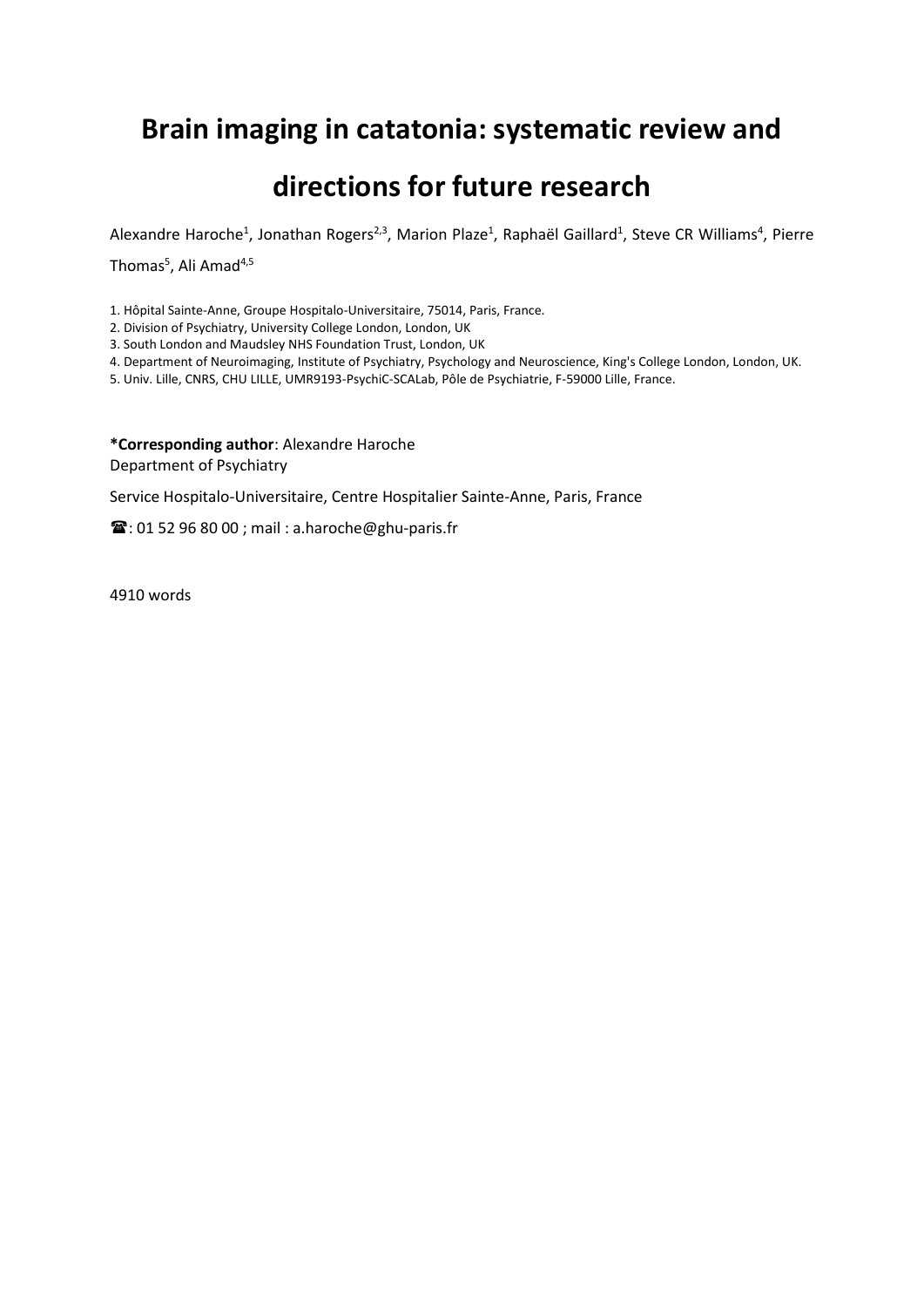## **INTRODUCTION**

Catatonia is an identifiable syndrome of psychomotor dysregulation first described by Karl Ludwig Kahlbaum in 1874 (Kahlbaum, 1874). Historically, catatonia was mainly associated with schizophrenia, and considered as a subtype of this disorder for most of the twentieth century. Since the 1970's, catatonia has been described as a complex syndrome involving motor, affective, behavioural and vegetative symptoms, which can be associated more broadly with affective disorders, schizophrenia and many other neuropsychiatric conditions (Fink, 2013). Its clinical manifestations are heterogeneous and no fewer than 40 signs have been described in one of the diagnostic scales (G. Northoff et al., 1999b). According to the fifth edition of Diagnostic and Statistical Manual of Mental Disorders (DSM) (American Psychiatric Association et al., 2013) the diagnosis of catatonic syndrome can be made when three or more symptoms from the following twelve are present : catalepsy, waxy flexibility, stupor, agitation, mutism, negativism, posturing, mannerisms, stereotypies, grimacing, echolalia, echopraxia (see **box 1)**. The first-line treatment of catatonic syndrome is benzodiazepines, particularly lorazepam, which is effective in almost 80 % of cases. Electroconvulsive therapy (ECT) is initiated in patients with catatonia who do not respond to benzodiazepines or when a decisive and rapid improvement is required (Fink and Taylor, 2006).

The prevalence of catatonia is generally considered to be between 10 and 25 % of patients hospitalised in psychiatric wards (Walther and Strik, 2016). However, figures depend on the choice of the diagnostic criteria. For example, in a 2016 study of 87 hospitalized patients, the prevalence of catatonic syndrome varied from 3.4 % with the Catatonia Rating Scale to 10.3 % when the Bush Francis Catatonia Rating Scale was used (Sarkar et al., 2016). In a recent meta-analysis of 74 studies providing data collected from 1935 to 2017 across all continents, mean catatonia prevalence was 9.0% in clinical samples (Solmi et al., 2018).

The pathophysiology of catatonia is poorly understood. Interestingly, one of the first hypotheses implicated subcortical pathways, and more precisely a blockade at the level of the basal ganglia (Baruk and de Jong, 1930), because of the clinical similarity between catatonic and extrapyramidal syndromes. According to Carroll, catatonia is associated with excessive inhibition of the thalamus due to excessive inhibition of the external Globus Pallidum and insufficient inhibition of internal Globus Pallidum (iGP). This hypothesis can explain the harmful effect of antidopaminergic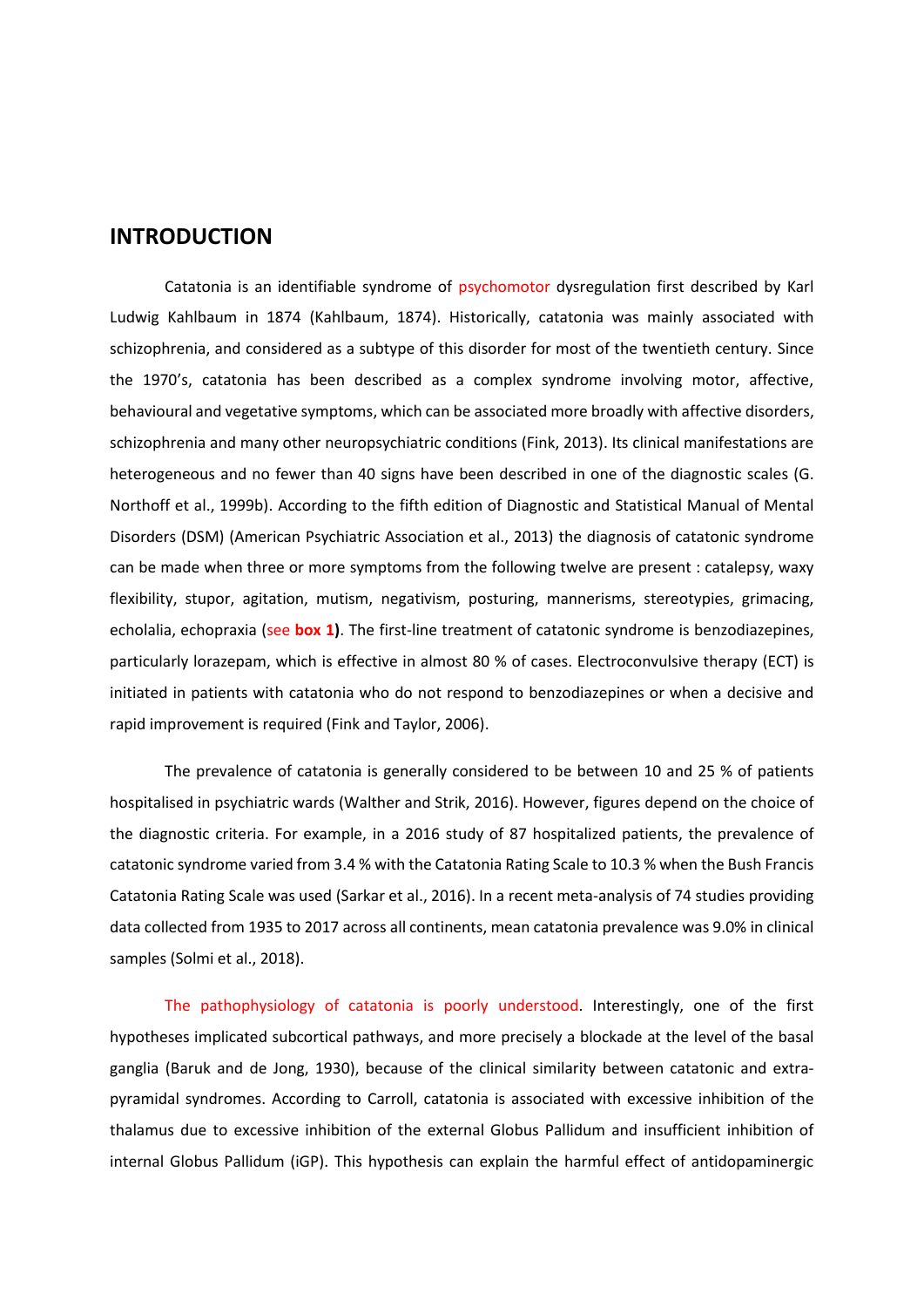drugs (blockade at a striatal level) and the beneficial effect of GABAergic drugs (inhibition of iGP) (Carroll, 2000). Neuropathological findings have also highlighted the role of the basal ganglia (Northoff, 2000). Nevertheless, these studies yield inconsistent results and have generally been limited to patients with catatonia in the context of schizophrenia. Extrapolation to all catatonic syndromes is therefore questionable. Furthermore, clinical observations after lobotomies and frontal lobe lesions, and experiments performed on monkeys have highlighted the specificity of supplementary motor area (SMA) dysfunction in the occurrence of waxy flexibility and negativism (Joseph, 1999)

The most recent data suggest that the catatonic syndrome is a frequent, underestimated, and potentially lethal condition. However, the precise brain mechanisms that could be the source of the symptoms are very poorly known. Today, one can argue that the accessibility of brain imaging, and specifically functional neuroimaging, could be the starting point of a new era in the understanding of this condition. The objective of the present study is to provide an extensive review of all brain imaging studies in catatonia, and then, to present the main pathophysiological models presented currently considered in the literature. Finally, we discuss a potential framework for future brain imaging studies in catatonia.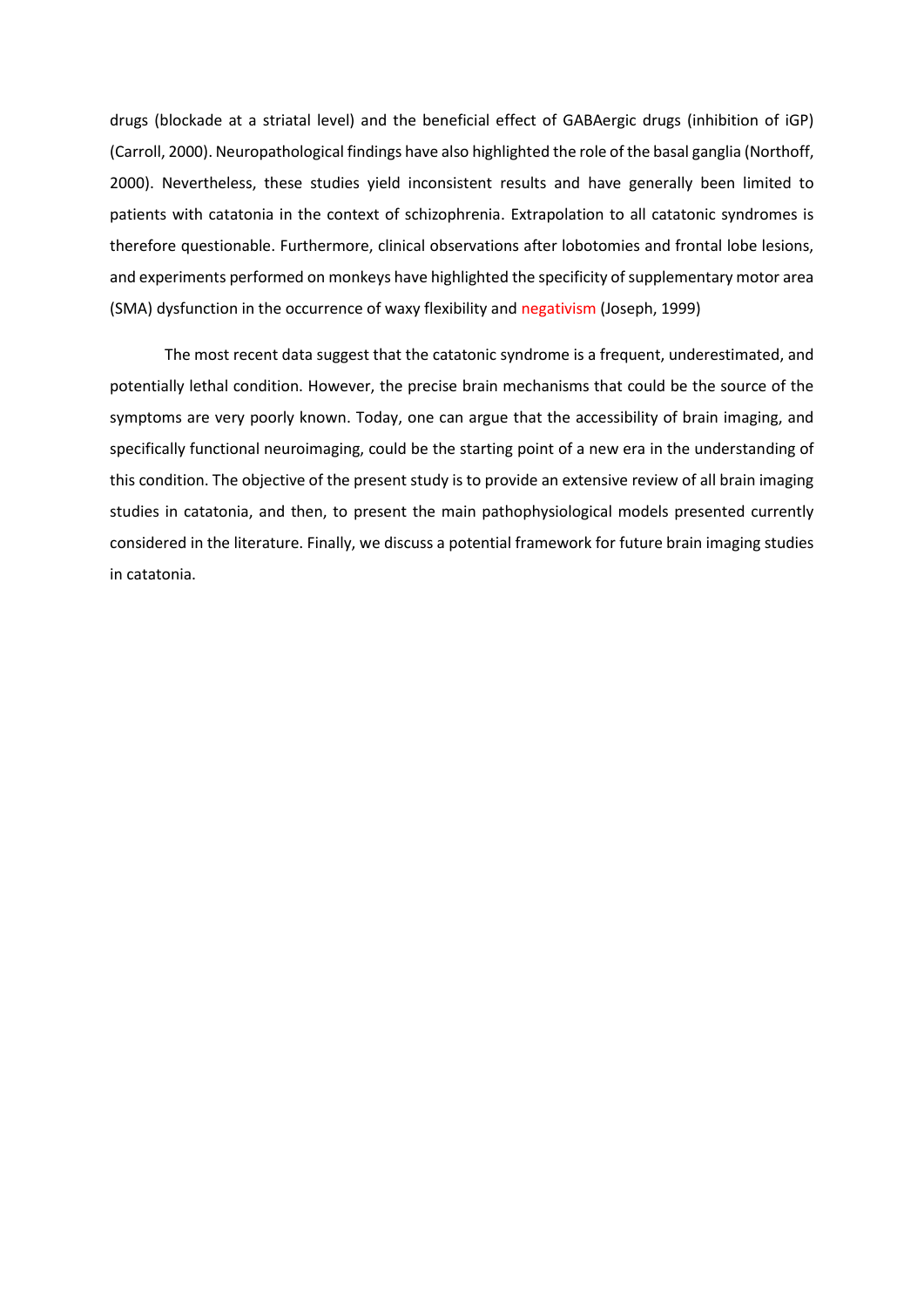## **METHODS**

To identify studies eligible for this review, a systematic search was conducted using the PubMed and Embase databases up to  $10<sup>th</sup>$  of August 2019, using a combination of search terms "catatonia" and either "brain imaging" or "neuroimaging". We also examined the reference sections from the selected papers to identify any additional relevant studies and asked other researchers in the field. Papers were included in the systematic review if (a) they were published in an English-language peer-reviewed journal; (b) the study enrolled patients with catatonic syndrome; (c) the diagnosis was made according to specified criteria, and (d) the studies included brain imaging. Article titles and the abstracts of studies identified from the searches were screened and excluded from the systematic review for the following reasons: inaccessible studies (even after contacting the authors); study not written in English; study unrelated to catatonic syndrome; review article, opinion, or hypothesis article; study without brain imaging; posters; incomplete data. The full text of studies that passed the initial screening was reviewed and potentially excluded based on the same criteria. We clustered the retained papers into case reports and group studies. The literature search strategy is summarized in the flow chart presented in **Figure 1**.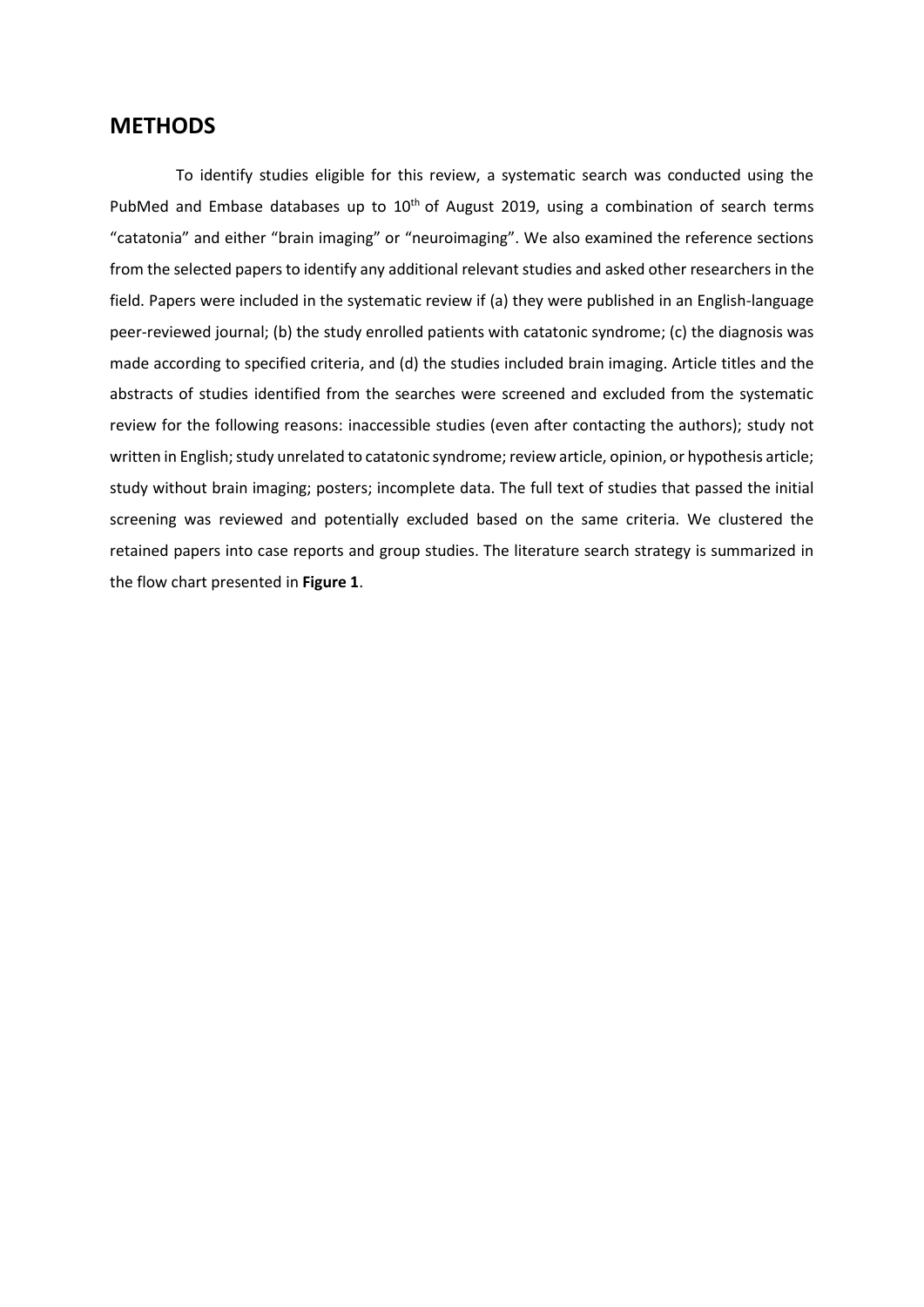## **RESULTS**

A total of 505 studies were extracted from Embase, and 131 from PubMed. Sixty-four duplicates were automatically removed. A hundred and three studies were irrelevant based on titles and abstracts, 320 articles met the exclusion criteria, leaving a total of 149 studies, with 134 case reports (161 separate individuals reported) and 15 brain imaging group studies. Subsequent searches identified 5 supplementary group studies and 3 case reports.

### **Case reports**

137 case reports were found including 161 patients who were mostly women (57 %), with a mean age of 39 years(range: 8 to 90 years). 139 patients had a cerebral structural Magnetic Resonance Imaging (MRI), 43 patients had a computerized tomography (CT) head, 18 patients had a Single Photon Emission Computerized Tomography (SPECT) and 18 had a Positron Emission Tomography (PET) scan. 22 patients had both an MRI and CT; 9 patients had both an MRI and PET; 7 patients had both an MRI and SPECT; 5 patients had an MRI; CT and SPECT; 4 patients had an MRI, CT, and PET; 3 patients had only a PET; 1 patient had a CT, MRI and SPECT; 1 patient had an MRI, SPECT and PET; 1 patient had a SPECT and PET; and 1 patient only had a SPECT. Most of the patients had an underlying condition that was not considered as only psychiatric (126 of 162 patients). In 45 patients, the main diagnosis was an inflammatory condition (10 lupus, 23 anti-NMDA receptor encephalitis, 8 encephalitis of other origin, 2 multiple sclerosis, 1 acute disseminated encephalomyelitis, 1 subacute sclerosing panencephalitis). An abnormality was found in at least one modality for 123 patients (76.4 %). The results of CT brain were abnormal in 44 % of cases (19 of 43), and results were directly related to the final diagnosis in 26 % of these case reports (11 of 43 cases), meaning that conclusions of brain CT were not considered as incidental according to the diagnosis highlighted in the case report by the authors. Brain MRI scans were abnormal in 65 % of cases (90 of 139), and directly related to the diagnosis in 47 % of cases (66 of 139). Most of the cases reported diffuse or multiple abnormalities, such as miliary brain metastasis (Dziadziuszko et al., 2014), or nonspecific white matter abnormalities (Vancaester and Santens, 2007). On the 18 PET scans, 17 were abnormal, with frontal-parietal or frontal-temporal-parietal hypometabolism in most of the patients. A second PET scan after relief of catatonic syndrome was performed in two cases and showed significant amelioration of hypometabolism. Of the 18 case reports with SPECT, 13 were abnormal with frontal or temporal hypometabolism found in 10 patients. Amelioration after the end of the catatonic episode was seen in 9 cases (3 patients with benzodiazepine or zolpidem, 2 with antipsychotics, 1 with prednisolone during meningitis, 2 after ECT and 1 after immunotherapy in an anti-NMDAR encephalitis). All the case reports are detailed in **Supplementary Tables 1** and **2**.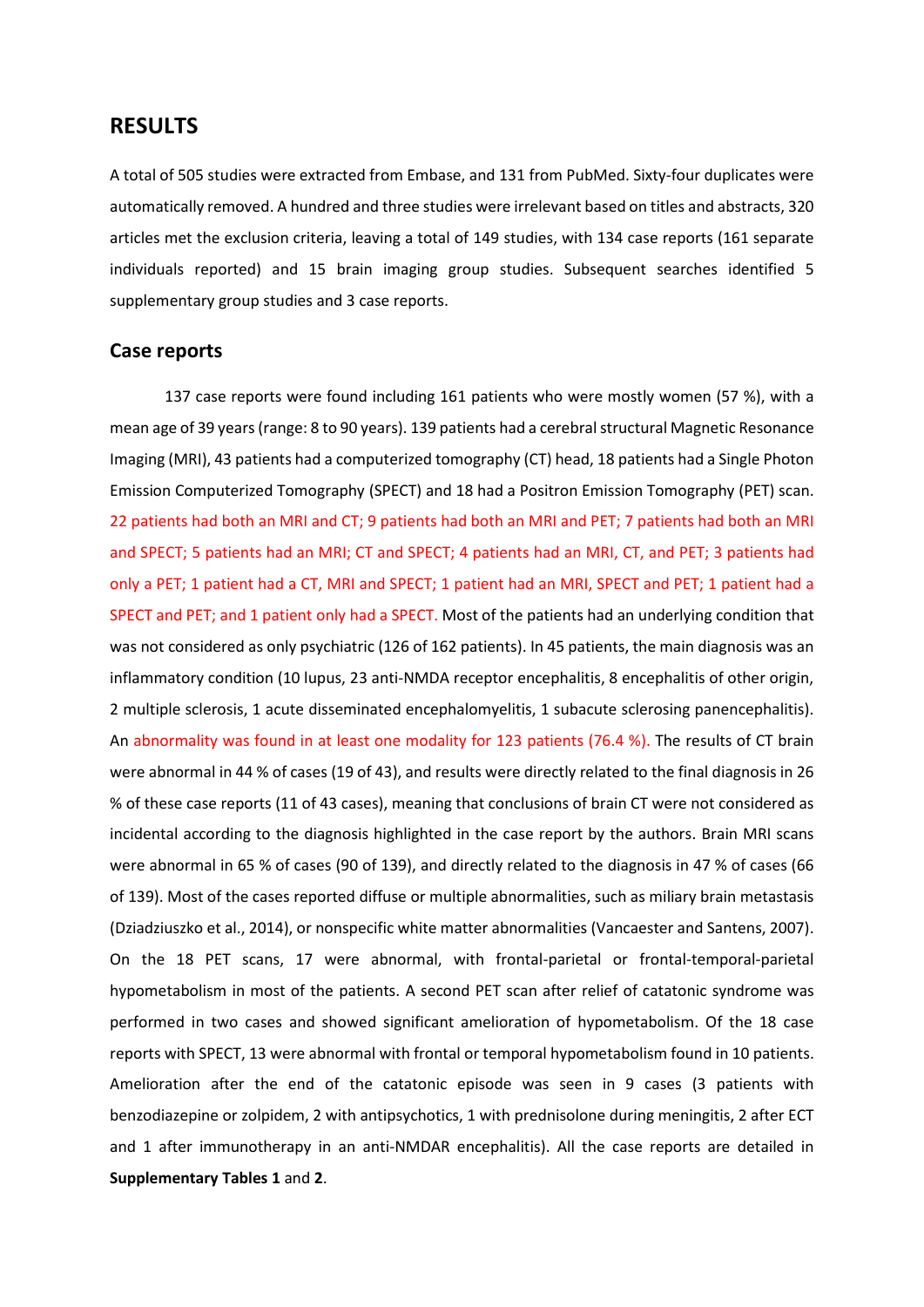## **Group studies**

**Table 1** summarises all the group studies.

#### *Structural imaging*

#### *Head computerized tomography*

Four studies reported results of a CT scan of patients with a diagnosis of catatonia. Joseph and colleagues (Joseph et al., 1985) presented 5 head CT scans of patients with a diagnosis of catatonia, compared to 5 patients matched for age, gender, ethnicity, and neurologic or psychiatric diagnosis except catatonia. Three of the catatonic patients had vermis atrophy, and three had brainstem atrophy. In 1991, Wilcox (Wilcox, 1991) compared the head CT scans of 17 patients with catatonic syndrome with 30 patients with non-catatonic schizophrenia, 20 with bipolar disorder, and 15 controls. Twenty-nine percent of patients with catatonia had cerebellar atrophy, compared to 8 % of schizophrenia patients, 5 % of bipolar disorder patients, and 0 % in healthy controls. In 1999 (Georg Northoff et al., 1999b) Northoff published a comparison of 37 brain CT scans of patients with catatonic schizophrenia, with 28 subjects with hebephrenic (or disorganised) schizophrenia and 39 with paranoid schizophrenia. He found an enlargement of cerebrospinal fluid spaces in schizophrenia patients with catatonia, especially in the left frontal-temporal regions, which was correlated with illness duration. Medda (Medda et al., 2015) in 2015 collected 26 brain imaging results from patients with catatonic syndrome and bipolar disorder; 65.4 % were abnormal (5 enlargements of brain cerebrospinal spaces, 5 white matter lesions, 2 cerebral infarctions, 2 cortical atrophies, 1 intracranial vascular malformation, and 1 not specified abnormality), but the imaging modality (CT or MRI) was not detailed in this publication.

#### *Structural brain MRI*

There are very few published studies that reported a grouped comparison of brain MRI structural scans of patients with catatonic syndrome. Smith, in 2012 (Smith et al., 2012) reported 95 consecutive patients with catatonic syndrome in association with psychiatric disorders (affective and psychotic disorders) or general medical conditions, of which 31 had a brain MRI scan. Eighteen had diffuse cortical atrophy. It was more localized in 4 cases (bifrontal in 2 and cerebellar in 2 others). Encephalomalacia was identified in 7 cases (more frequently in patients with a history of head trauma or stroke), and multifocal lesions were seen in 3 patients (multiple sclerosis, encephalomyelitis, cerebral metastasis). In 2017, Nguien Thi Hoang published a study with 9 patients with catatonia associated with anti-NMDA receptor encephalitis (Nguyen Thi Hoang et al., 2017). Among them, 3 had a normal brain CT, and 6 a brain MRI, of which one was abnormal showing bilateral hyperintensity in the image contrast within the medial temporal lobes.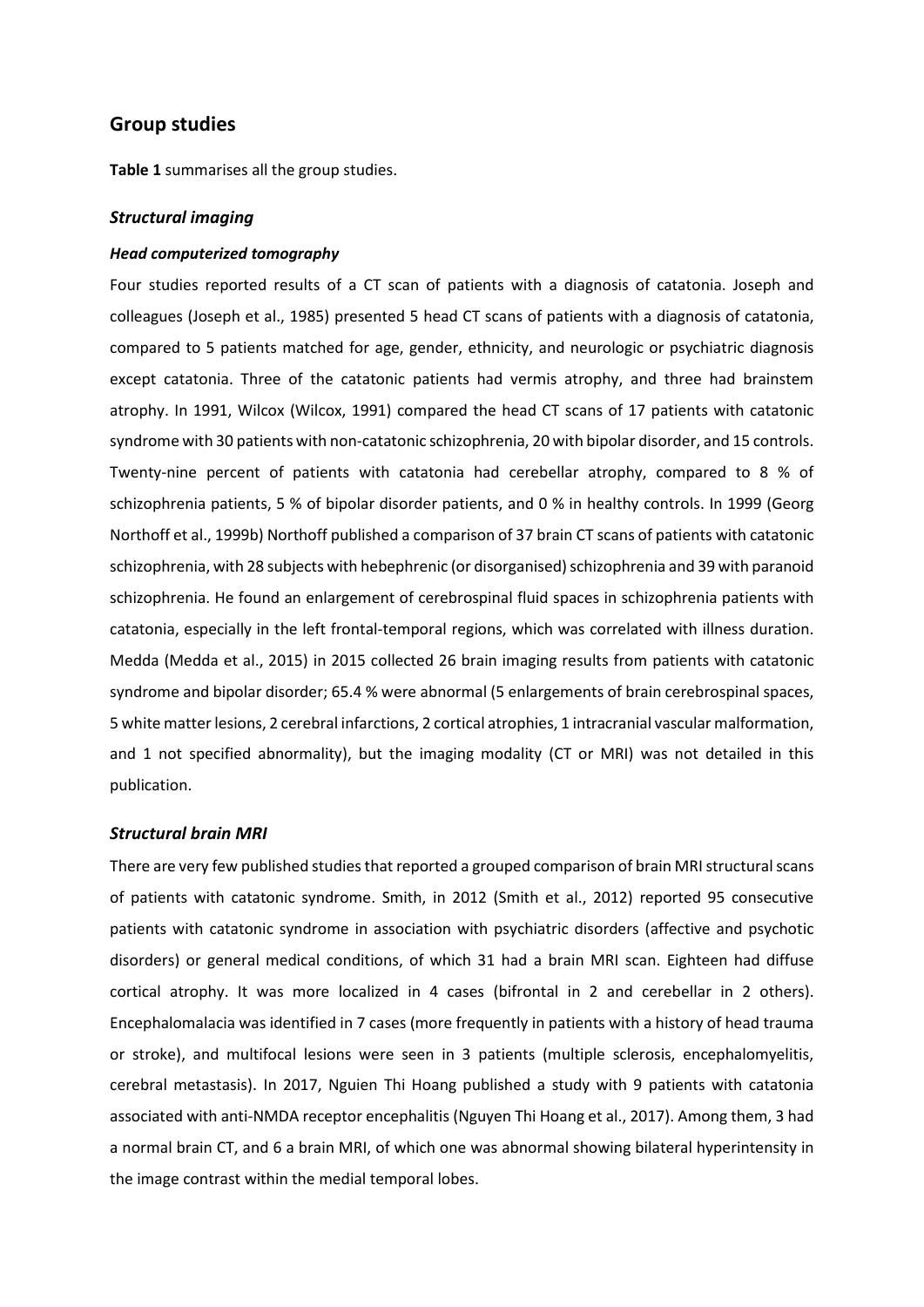Recently, Hirjak et al. published an MRI study aiming to assess correlation between catatonic symptoms, cortical thickness, cortical area and local gyrification index (LGI). Data were obtained from patients with schizophrenia or schizoaffective disorder. None of these patients were treated with lorazepam or any benzodiazepines (discontinued 72h before assessment). Of 87 subjects with schizophrenia or schizoaffective disorder, 25 were diagnosed with catatonia according to the NCRS (Northoff Catatonia Rating Scale) criteria. They were compared to 22 non catatonic schizophrenia patients. No difference was found in cortical thickness between schizophrenia patients with and without catatonia. Schizophrenia patients with catatonia had lower cortical area in left superior parietal gyrus, right medial orbitofrontal cortex, and lateral occipital gyrus. Patients with catatonia showed hypergyrification in the left rostral anterior cingulate and medial orbitofrontal cortex, and hypogyrification in the left superior temporal gyrus, right inferior temporal gyrus and right insula. A negative association was found between motor and behavior scores (on the NCRS) and superior frontal, insular, and precentral cortical thickness. Positive associations were found between NCRS motor and behavior scores and surface area and LGI in superior frontal, posterior cingulate, precentral and pericalcarine gyrus. According to the authors, this pattern (surface area and LGI differences between schizophrenia patients with or without catatonia) support the hypothesis of a vulnerability for catatonia among some schizophrenia patients (Hirjak et al., 2019a).

#### *Functional imaging*

#### *Magnetic Resonance Spectroscopy (MRS)*

Only one study has investigated catatonia using MRS and this was only designed to investigate levels of phosphorus metabolites. Phosphorus metabolite levelsin the frontal region were found to be higher in patients with catatonic (n=4), paranoid (n=10) and undifferentiated schizophrenia (n=14) compared to patients with disorganised schizophrenia (n=8); no other differences between the groups were apparent (Shioiri et al., 1997).

## *Single Photon Emission Computerized Tomography (SPECT)*

Four SPECT group studies were found. In a <sup>123</sup>I Iodoamphetamine (IMP) SPECT study, Satoh et al. (Satoh et al., 1993), compared 6 patients with schizophrenia who had experienced an episode of catatonia, 13 other schizophrenia patients and 7 controls and found parietal hypometabolism (particularly in posterior regions) to be associated with catatonia. All patients were asymptomatic, with chronic antipsychotic treatment, while imaging was performed. In 2000, Northoff (Northoff et al., 2000) conducted a Tc99m SPECT study including 10 catatonic patients, 10 psychiatric controls (with similar age, sex, medication and underlying psychiatric conditions but without catatonic symptoms), and 10 controls. This study was performed on asymptomatic patients one week after admission for a catatonic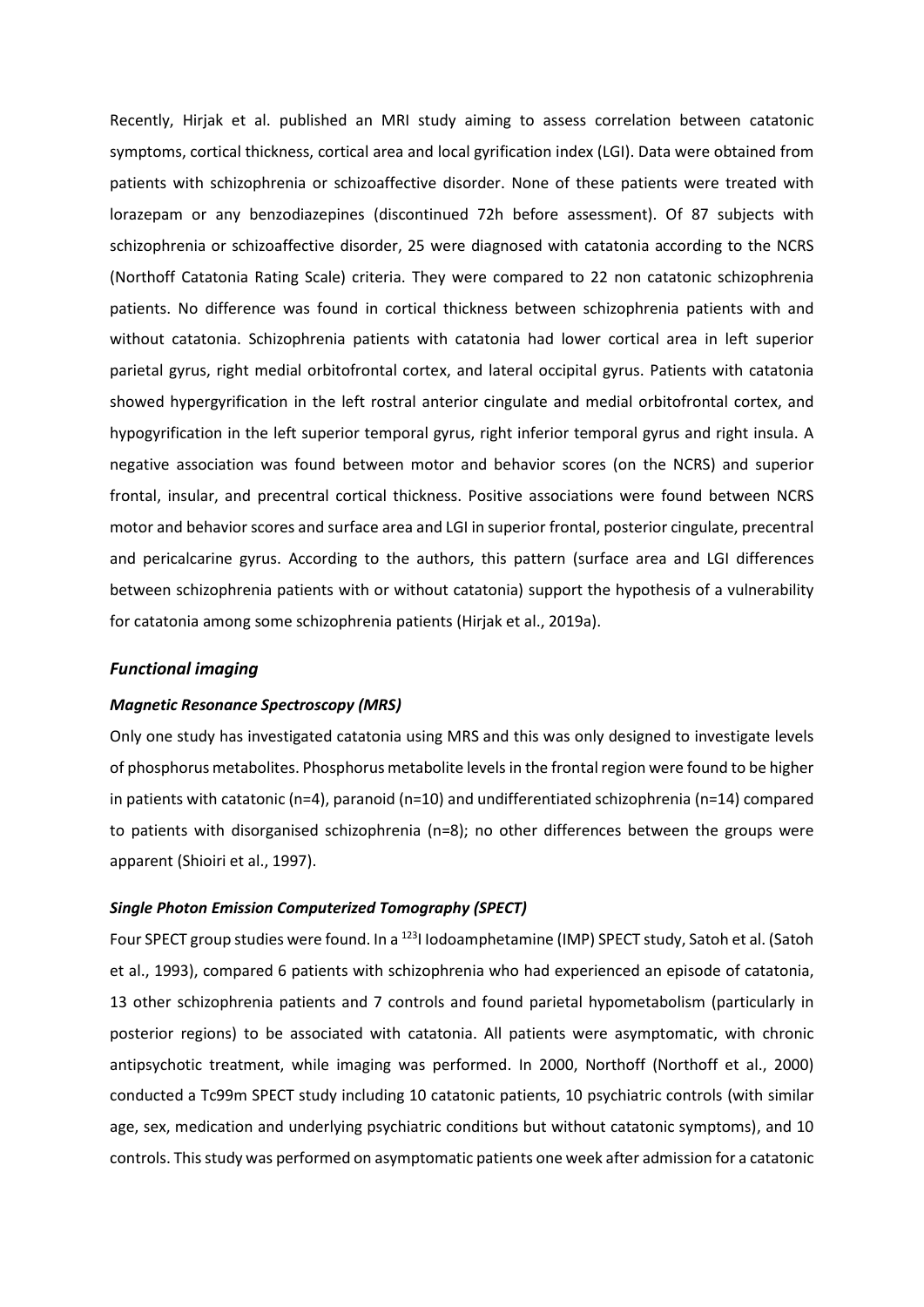episode successfully treated with lorazepam. Northoff found a right frontal-parietal hypometabolism in patients who had experienced a catatonic episode recently. In 1999, Northoff published a  $^{123}$ iomazenil SPECT study (Georg Northoff et al., 1999a) with the same 10 patients showing a decrease in GABA-A receptor density in the left sensori-motor cortex was associated with catatonia. These three SPECT studies led to the hypothesis of the implication of fronto-parietal regions and a dysregulation of the GABAergic system in catatonia. Finally, in 2000, Escobar (Escobar et al., 2000) conducted a Tc99m HMPAO SPECT study in which 9 patients (4 depressed and 5 schizophrenia patients) suffering from catatonic episode were compared before and after ECT. This study found an increased cerebral blood flow in parietal, temporal and occipital regions after successful ECT treatment in patients with mood disorders but not in schizophrenia. Patients with mood disorders needed fewer session of ECT and showed greater clinical improvement. Therefore, functional imaging during a catatonic episode could not be the same after the relief of the syndrome, which can minimize the scope of the results of the studies not performed at the time of symptom manifestations.

#### *Functional brain MRI*

#### Motor tasks

An fMRI study with a sequential finger opposition task conducted by Northoff in 1999 (G. Northoff et al., 1999a) on two symptomatic patients showed decreased activation of the contralateral primary motor cortex during movement. In 2009, Scheuerecker et al. (Scheuerecker et al., 2009) compared 12 schizophrenia patients with asymptomatic post-acute catatonia and found dysfunction of areas implicated in spontaneous motor actions (lesser activation in SMA and DLPFC for patients than controls).

#### Emotional regulation task

In 2004, Northoff and colleagues (Northoff et al., 2004) conducted an fMRI study on 10 akinetic catatonic patients compared to 10 non-catatonic patients and 10 controls. Patients were asymptomatic at the time of the study and were recruited one week after successful treatment by lorazepam of a catatonic episode. Patients and controls had to perform an emotional regulation task. Thisshowed changes in orbitofrontal cortex (OFC) activation were associated with abnormal functional connectivity between the OFC and the medial prefrontal cortex (mPFC), and between prefrontal and motor areas. Richter (a member of Northoff's team) conducted another study in 2010 (Richter et al., 2010), on 6 asymptomatic patients who had experienced a recent catatonic episode and showed that abnormal activation of the OFC during an emotional task designed by Northoff could be treated with lorazepam. These two important studies suggested the central role of emotional regulation, functional connectivity and the GABAergic system in catatonic patients.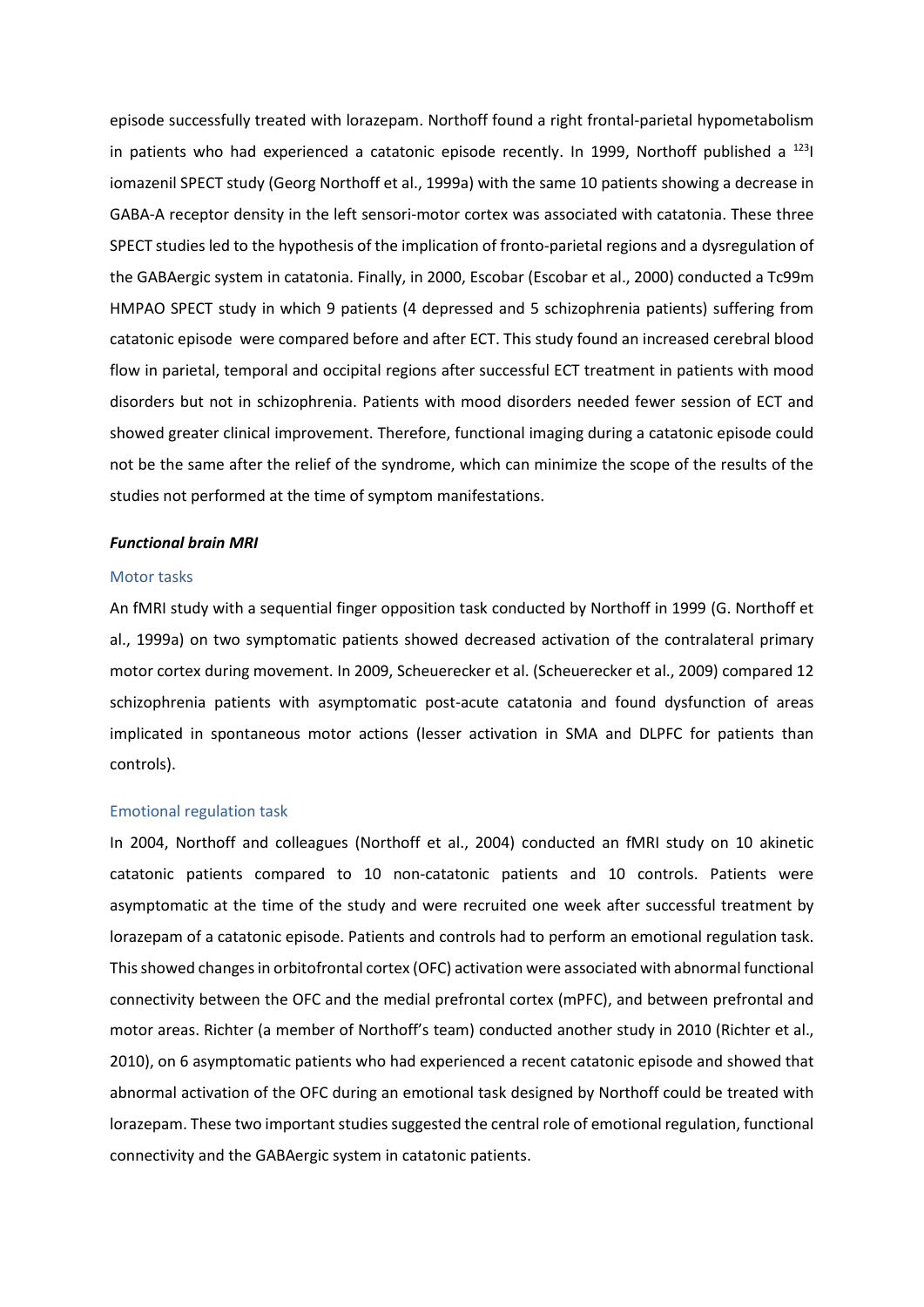#### Resting state functional imaging

In 2016 Walther et al. (Walther et al., 2016) compared resting-state regional cerebral blood flow (rCBF) and gray matter (GM) density in 15 patients with schizophrenia and a current episode of catatonia according to the Bush-Francis Catatonia Rating Scale (BFCRS), 27 schizophrenia patients without catatonia, and 41 healthy controls. Pseudo-continuous arterial spin labelling (ASL) sequences were used to provide an absolute measure of rCBF. Bilateral SMA and left ventral premotor cortex were the only regions in which perfusion differed between catatonic and non-catatonic schizophrenia patients, showing increased cerebral blood flow in catatonic patients. Catatonia severity was positively associated with bilateral SMA and left vPMC perfusion. Moreover, the SMA was more activated in retarded catatonia than in excited forms. The retarded form was defined by the presence of motor retardation (immobility, stupor, mutism, staring, echopraxia, echolalia, rigidity, negativism and withdrawal). The excited form was defined by the presence of motor excitation (excitement, grimacing, stereotypy and verbigeration). Finally, when compared to other schizophrenia patients, more severe catatonia was associated with higher GM density of the cerebellum and lower GM density of the frontal cortex (superior frontal gyrus and ACC) and the right insula. This important study is the only one that included patients experiencing catatonic symptoms at the time of investigation.

In 2017, the same authors published a resting-state fMRI study including 46 schizophrenia patients who were compared to 43 healthy controls (Walther, 2017). On the same day, the patients were assessed using a motor battery consisting of the BFCRS and the Modified Rogers Scale. Principal component analysis led to 4 different factors (primary motor, catatonia and dyskinesia, coordination, and spontaneous motor activity). Catatonia and dyskinesia were associated with increased thalamocortical connectivity between bilateral M1 and the left thalamus in patients with treated schizophrenia. The authors suggested that, in this case, the increased functional connectivity could be associated with motor inhibition. According to Walther et al. (Walther et al., 2019), this finding is supported by another investigation in patients with chronic periodic catatonia. Indeed, in 2018, Foucher et al. in 2018, conducted a rCBF study in 20 periodic catatonia patients, compared to 9 subjects with catatonia and 27 healthy controls. Regional cerebral blood flow was increased in the left motor and premotor areas in patients with periodic catatonia. Nevertheless, the diagnostic frame of periodic catatonia is difficult to apply to current diagnostic criteria of catatonic syndrome, and refers to the classification of Wernicke-Kleist-Leonhard. Accordingly, periodic catatonia mainly overlaps with the DSM-5 diagnosis of bipolar disorder or schizoaffective disorder (Foucher et al., 2018).

Finally, Hirjak and colleagues, in 2019, collected and analysed resting-state fMRI and structural MRI data in 87 subjects with schizophrenia or schizoaffective disorder, with or without catatonia according to NCRS, aiming to investigate the associated patterns of brain function (intrinsic neural activity) and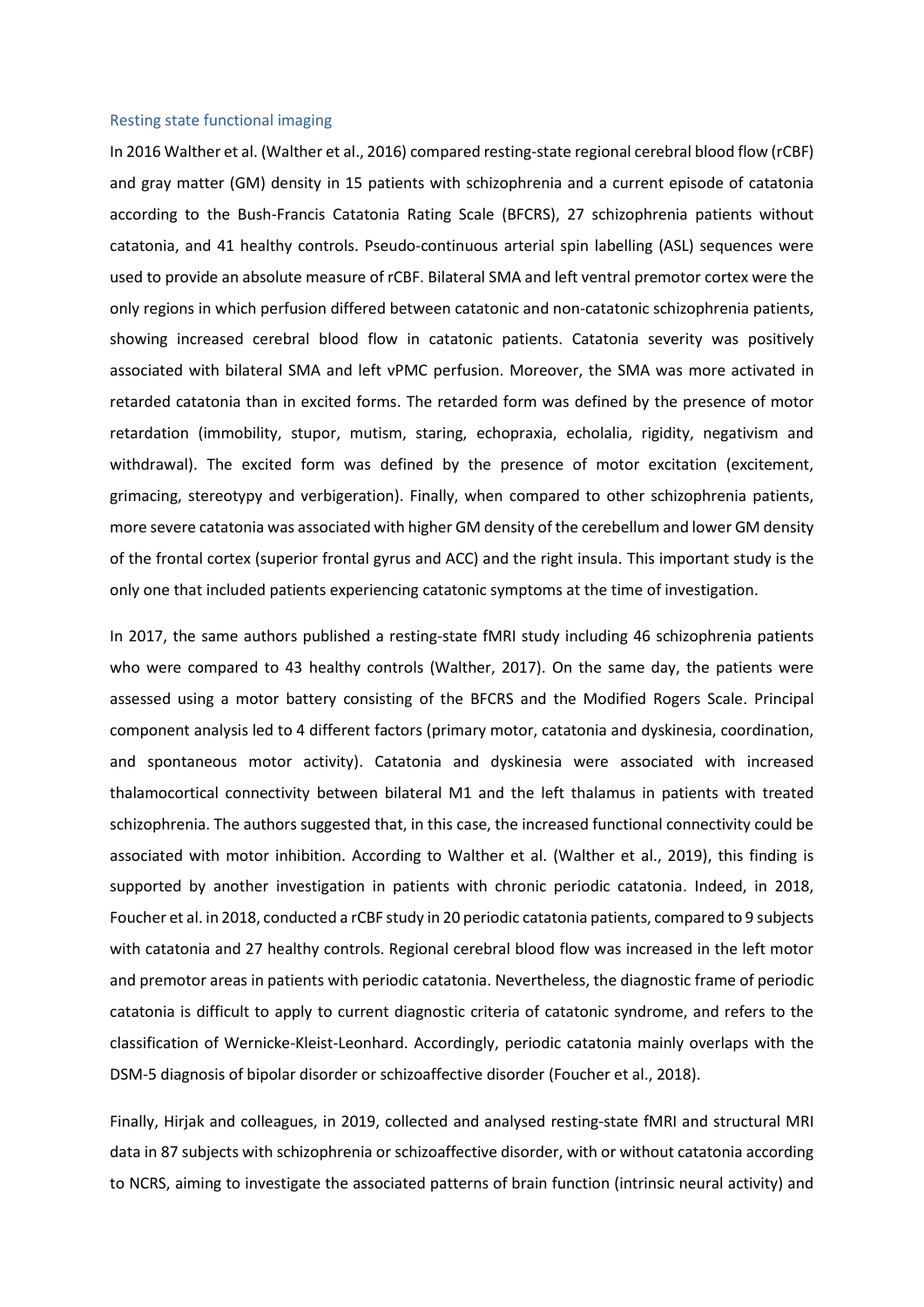structure (grey matter volume) with a multivariate analysis approach. By using a categorical approach (comparing 24 patients with schizophrenia and catatonia, and 22 schizophrenia patients without catatonia), these authors found that catatonia was associated with fronto-thalamic and cortico-striatal abnormalities. In a dimensional approach they found that behavioural symptoms were associated with cerebellar and prefrontal/cortical motor regions, and affective symptoms according to NCRS correlated with frontoparietal functional abnormalities (Hirjak et al., 2019c).

### *Positron Emission Tomography (PET)*

Only one study has used PET specifically to investigate catatonia (Lauer et al., 2001). This study investigated three patients with the Wernicke-Kleist-Leonhard diagnostic entity of speech-sluggish catatonia, but it is unclear whether they would meet more commonly used criteria for catatonia. F-18- FDG-PET in all three patients showed bilateral temporal hypometabolism compared to controls, while F-18-DOPA PET showed abnormal lateralisation in one patient. Three further studies have each included a single catatonic patient as part of a cohort of patients with schizophrenia who were undergoing F-18-DOPA PET (Dao-Castellana et al., 1997, p.; Hietala et al., 1999, 1995). Intriguingly, all three studies showed a markedly reduced DOPA binding affinity in the putamen (and in one study the caudate nucleus) when compared to other patients with schizophrenia or healthy controls.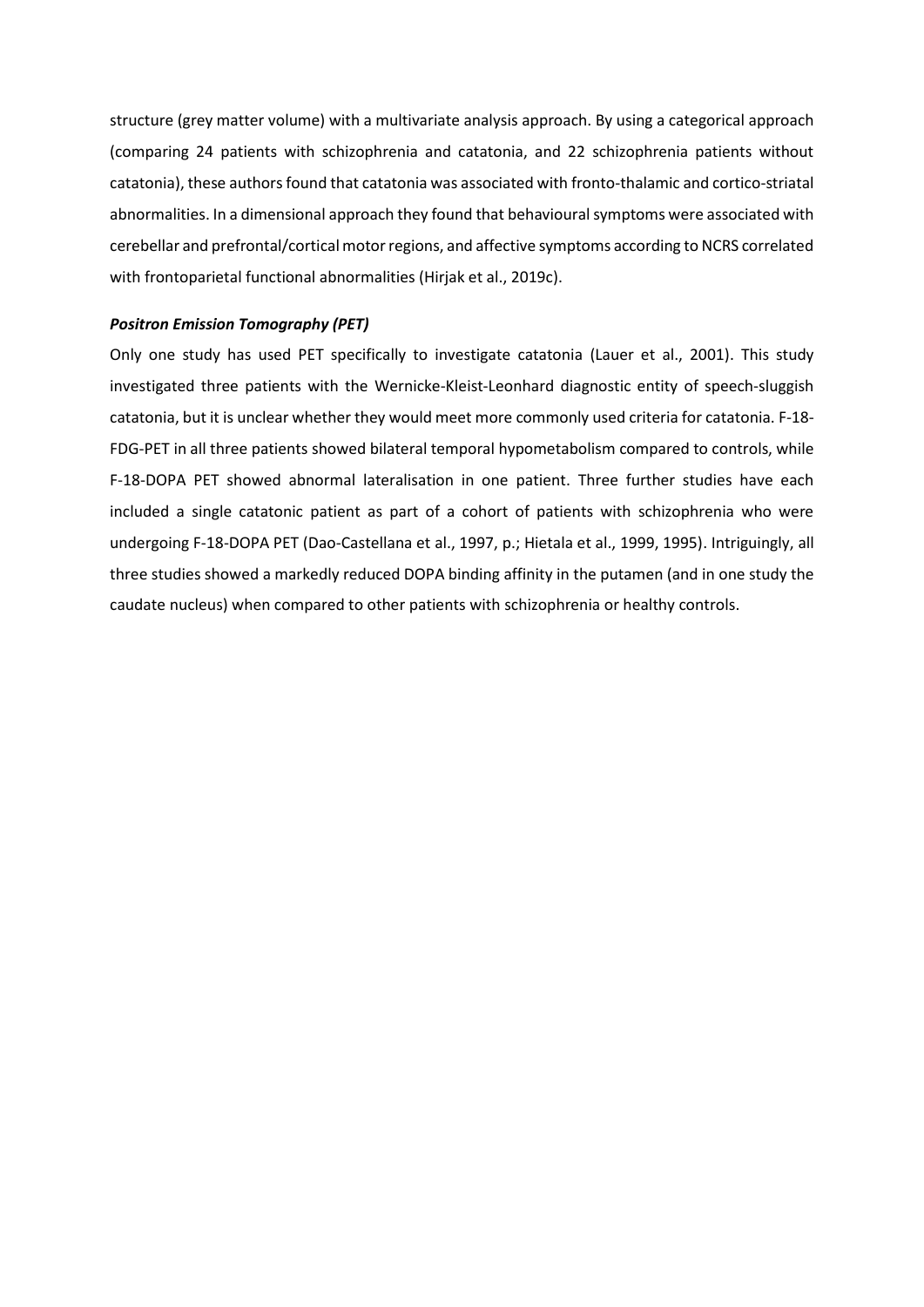# **Discussion**

We have presented the most extensive systematic review published on brain imaging in catatonia, including the analysis of 137 case reports (161 individual patients) and 18 group studies representing 186 individual patients with catatonia.

The analysis of case reports highlights that very disparate lesions can be associated with catatonia, including diffuse or focal abnormalities, which can occur in almost any brain region. Brain imaging is abnormal in the majority of cases, but abnormalities are more frequently diffuse than localised. Most of the case reports of functional imaging (PET and SPECT) are abnormal, usually showing frontal, temporal, or basal ganglia hypoperfusion. In numerous cases, a further functional neuroimaging assessment after clinical improvement showed at least partial normalisation, as also illustrated by Escobar's SPECT study (Escobar et al., 2000).

Group studies were also analysed. Two head CT studies (Joseph et al., 1985; Wilcox, 1991) showed the potential implication of the cerebellum in the pathophysiology of catatonia and the CT head study of Northoff et al. (Georg Northoff et al., 1999b) showed a more extensive diffuse cerebral atrophy in schizophrenia patients with catatonia than in other schizophrenia patients. To date, structural brain MRI studies are very scarce in the catatonia literature, mostly showing diffuse cerebral atrophy. The majority of the case reports show diffuse lesions of white matter, in a wide range of brain regions. SPECT group studies show hypoperfusion in frontal and parietal regions, correlated with the severity of catatonia. Hypoactivation in a  $1231$  iomazenil SPECT study suggested implication of the GABAergic system (Georg Northoff et al., 1999a). An fMRI study of Scheuerecker et al. shows hypoactivation of the contralateral motor cortex during spontaneous motor task with hypoactivation of SMA in asymptomatic schizophrenia patients who have had a catatonic episode (Scheuerecker et al., 2009). Northoff's group's studies show an abnormal regulation of negative emotions with hypoactivation of OFC and hyperactivation of median PFC, associated with GABAergic dysregulation after a catatonic episode. The studies of schizophrenic patients that have included subjects with catatonia suggest that hypodopaminergia may be present in catatonia, but no studies have investigated this hypothesis as yet.

However, our study suffers from several limitations. Concerning clinical cases, there is the potential for publication biases in the literature. Case reports are usually published to discuss a clinical issue of interest. In the case of catatonia, this increases the probability of presenting a case in which brain imaging is abnormal. The few structural imaging group studies we have reported confirm the high frequency of brain abnormalities in this population. However, high quality data are lacking to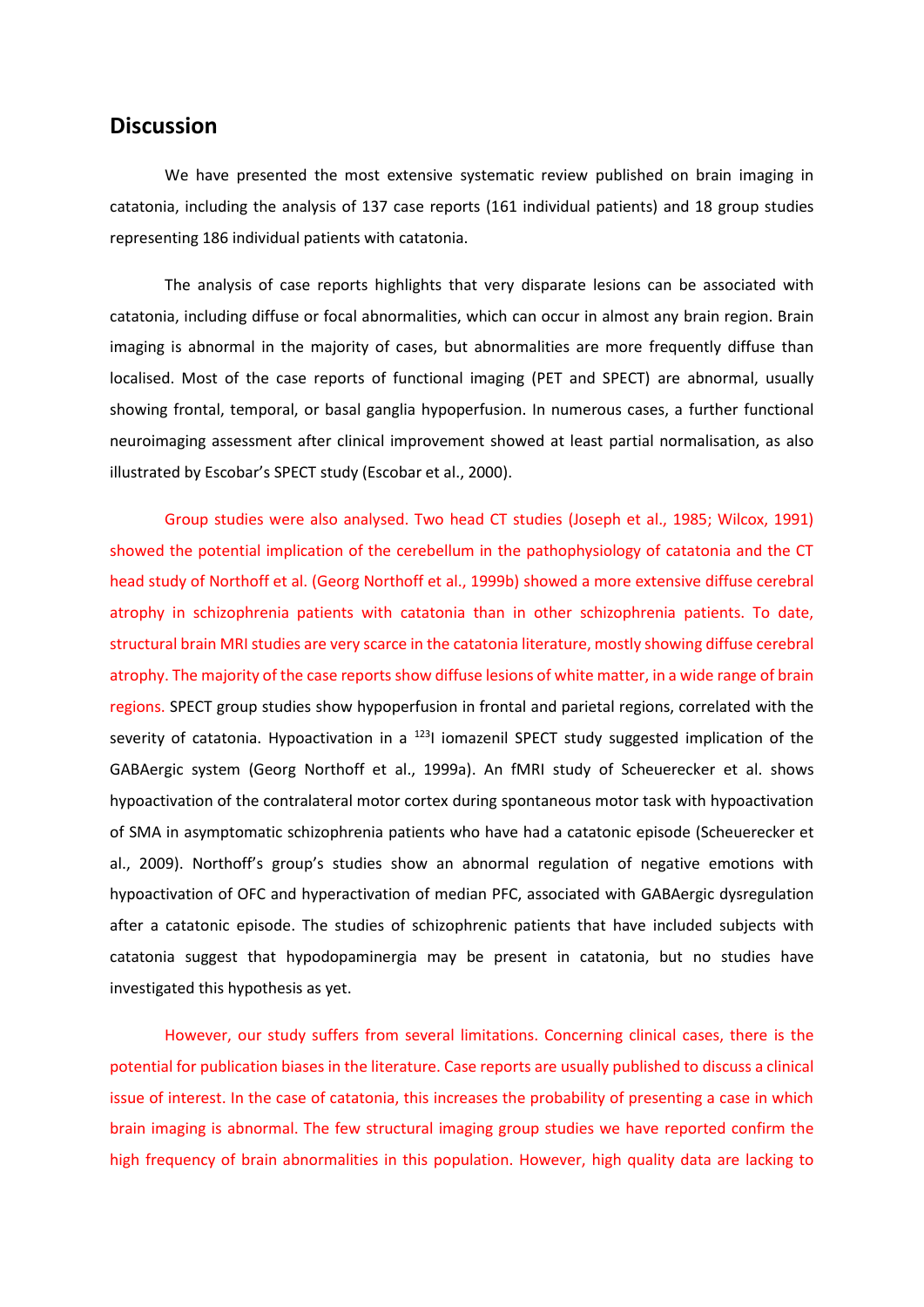accurately assess the proportion of abnormalities found on brain imaging for this indication. In terms of group studies, we used the keyword "imaging", which exposes us to the risk of missing articles that would only include the imaging modality in their title or abstract (head CT, fMRI...). However, a careful search within the reference sections allowed us to identify a large number of publications. Finally, another limitation, which concerns both clinical cases and group studies, is the use by the authors of different diagnostic criteria. As we pointed out in the introduction, diagnostic criteria have an influence on the estimated prevalence of the pathology. Overall, this limits the comparability of the different studies we have presented, also limiting the possibility of extrapolating mechanistic hypotheses.

Brain imaging studies have allowed authors to elaborate hypotheses of the pathophysiology of catatonia. In the seminal model developed by Northoff (Georg Northoff, 2002; G. Northoff, 2002; Northoff, 2000), catatonic symptoms are mainly associated with orbitofrontal-prefrontal/parietal cortical dysfunction and an abnormal "horizontal" cortical-cortical modulation. According to this model, catatonia is associated with GABA-ergic orbitofrontal deficits following negative emotional processing; there is abnormal connectivity between prefrontal and motor areas, resulting in a frontal lobe syndrome and motor anosognosia (i.e. that the patient is unaware of his or her own motor activity). This dysconnectivity could lead to alteration of the caudate and other basal ganglia nuclei via cortical-subcortical loop dysfunction. This hypothesis is based on the fact that, according to Northoff, the supplementary motor area (SMA) is not impaired in catatonia, unlike in "pure" motor corticalsubcortical conditions like in Parkinson's disease or in neuroleptic malignant syndrome (NMS). Moreover, Northoff et al. have demonstrated that emotional dysregulation is associated with OFC hypoactivation and he also argues that there are clinical differences between the cogwheel rigidity of Parkinson's disease and the waxy flexibility of catatonia. According to this model, the motor anosognosia of catatonia is associated with dysfunction of the right ventrolateral and dorsolateral prefrontal cortex and right posterior parietal cortex dysfunction. This model can also explain the importance of the frontal symptoms (such as stereotypies, echolalia and echopraxia) in catatonia. In this model, the reduction in the GABA-A receptor density in patients with catatonic syndrome and the efficacy of benzodiazepines suggest GABA-ergic dysfunction.

However, there are several limitations to Northoff's model. Indeed, studies have found hypoactivation of the SMA in catatonic patients with schizophrenia both in the resting state and in spontaneous movements (Scheuerecker et al., 2009; Walther et al., 2016). Interestingly, as mentioned in the introduction, clinical observations after lobotomies and frontal lobe lesions, and experiments performed on non-human primates have highlighted the specificity of supplementary motor area (SMA) dysfunction in the occurrence of waxy flexibility and negativism (Dziadziuszko et al., 2014; Joseph, 1999; Vancaester and Santens, 2007). According to Walther, hyperactivation of the SMA in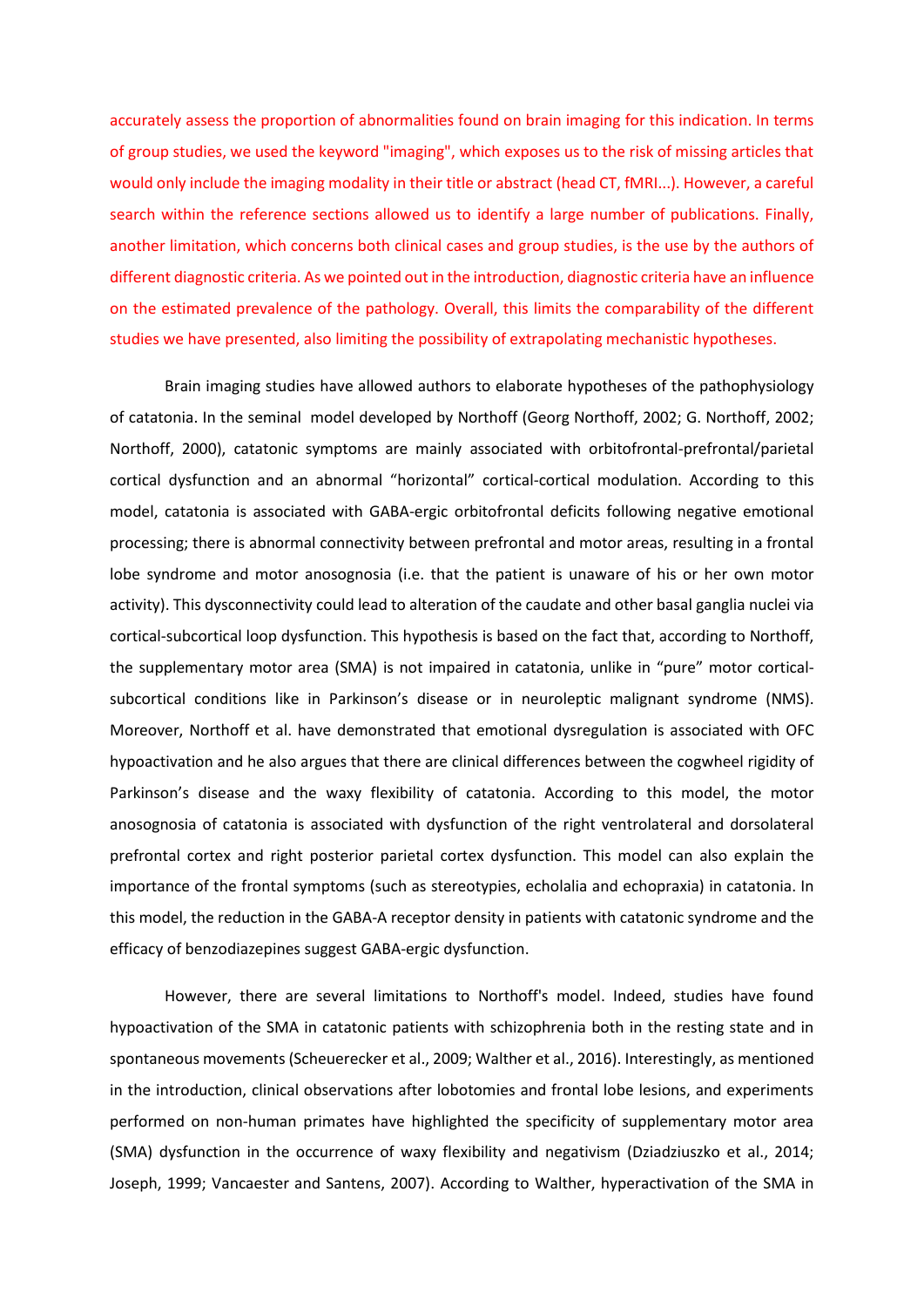catatonia is secondary to blockade of the cortical-subcortical loop, at a subcortical level. The procatatonic effects of antidopaminergic drugs and PET studies suggesting reduced dopamine in basal ganglia nuclei also support the importance of subcortical dysfunction in catatonic syndrome. Interestingly, these two main hypotheses about catatonia are based mainly on pharmacological and clinical arguments and the brain imaging results seem to account for a limited part of the argumentation, especially in Northoff's model. Moreover, this model has been criticised because lesions of diverse causes and localisations, including the frontal lobe, limbic system, brain stem, cerebellum and basal ganglia have also been reported to produce catatonia (**Figure 2**). In fact, the brain imaging studies analysed in this paper show that lesions of frontal regions and subcortical structures such as the basal ganglia can both lead to a catatonic syndrome. In the case reports collected here, some patients have only subcortical lesions, and others have only frontal lesions, with the same apparent catatonic syndrome (see **supplementary materials**). Indeed, we believe that catatonia is still not ready for a unified theory (Bearden and Monterosso, 2002)

A holistic hypothesis in which catatonic syndrome could be the result of two different pathways can be considered, i.e. that both frontal cortex dysregulation and "vertical" abnormal modulation of cortical-subcortical loop or cortical-subcortical primitive dysfunction can lead to catatonia. Either or both pathways can be affected. This framework allows us to give a full account of the diversity of causes of catatonic syndrome, which is considered as a final common pathway. Interestingly, Walther and colleagues recently suggest that the more recent brain imaging findings indicate an alteration in the motor system in catatonia characterized by hyperactivity within the SMA and preSMA, arguing that these structures are involved in motor control, movement selection, initiation, timing, and inhibition. According to their findings, these researchers suggest that SMA hyperactivity could result from different pathways (increased feedforward stimulation of the subthalamic nucleus, activation of other cortical areas exerting inhibitory control, or from an attempt to overcome inhibitory processes) (Walther et al., 2019).

Twenty years after Northoff's hypothesis, we are still far from proposing a fully integrated framework explaining catatonia and it seems difficult today to extract an integrative pathophysiological model of catatonia from structural and functional abnormalities of such a different nature. In fact, brain imaging studies published in the literature have serious limitations. First, most of the studies were performed on patients who had experienced catatonic syndrome but were no longer symptomatic. We may have some doubts about the appropriateness of these studies to hypothesise regarding the pathophysiology of catatonia. The abnormalities found in this kind of study could be associated with the physiopathology of catatonia, but one might also suggest that they could be sequelae of the catatonia episode, or that they could be associated with the underlying disorder more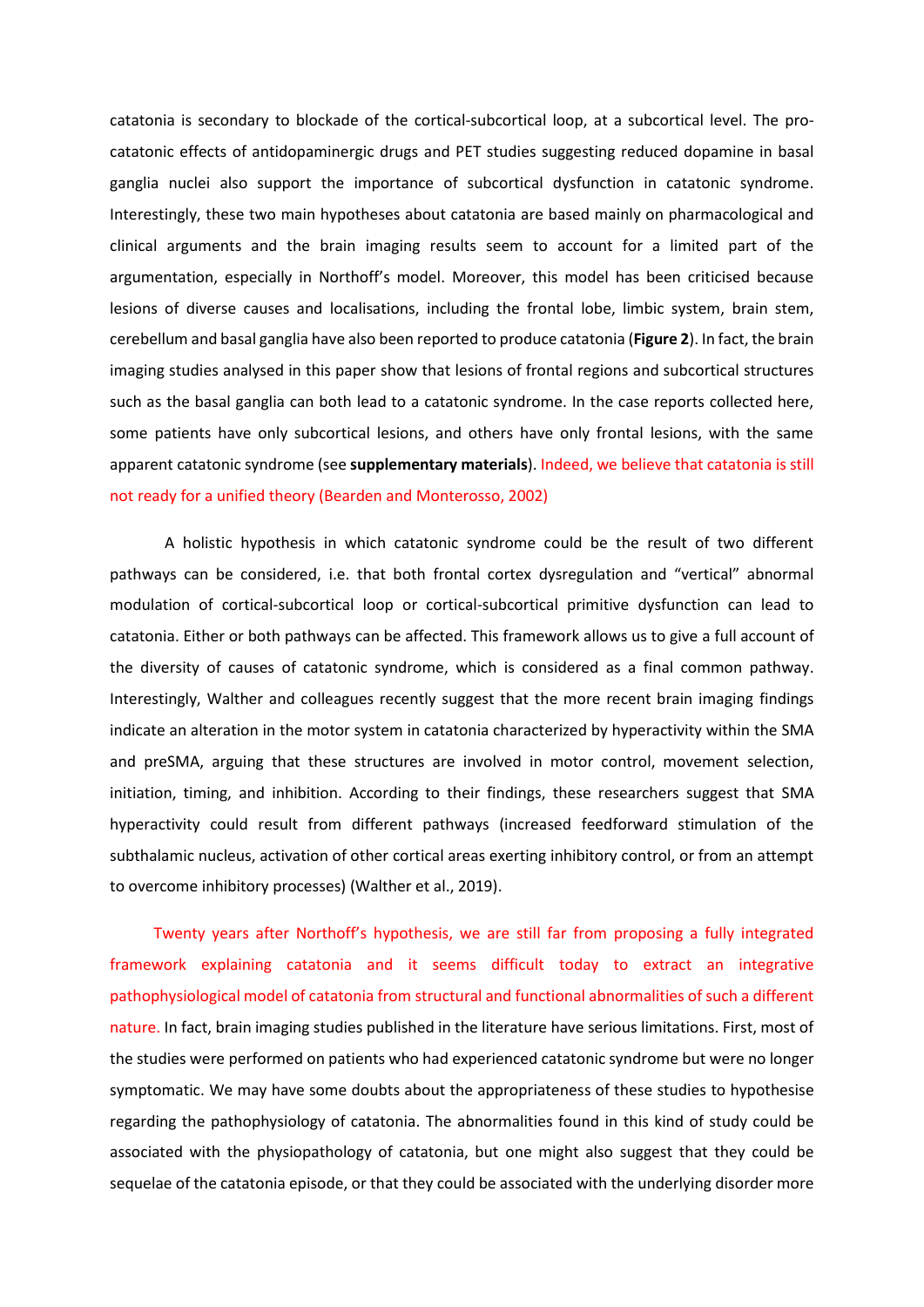than a manifestation of catatonia itself; they may be trait markers of catatonia more than a state marker. Second, most of the studies have been carried out on patients suffering from schizophrenia. Yet, we still do not know if the pathophysiology of catatonic syndrome in schizophrenia is the same as that in other disorders. Third, some studies had no appropriate controls, comparing catatonic schizophrenia patients with healthy subjects (instead of non-catatonic schizophrenia patients). Fourth, most of the studies (except one of Walther's studies) were performed with patients with the akinetic form of catatonia, while excited forms have been almost entirely neglected. Due to these limitations, brain imaging studies provide very little information on the actual pathophysiology of catatonic syndrome, and the main pathophysiological hypothesis are today the same as those that were proposed before the brain imaging era (Baruk and de Jong, 1930). Given the growing literature of cases of inflammatory disorders associated with catatonia and the specific association with NMDAR encephalitis, the role of brain inflammation and glutamatergic dysfunction has been suggested as a novel line of enquiry. (Rogers et al. 2019 *Lancet Psychiatry*) Recommendations for future research are summarised in **Box 2**.

Finally, we consider that clinical and diagnostic issues remain to be resolved in order to advance the understanding of the pathophysiology of catatonia. Hirjak and colleagues (including Northoff as the last author) recently published a review of brain imaging studies in catatonia. According to these authors, brain imaging studies using criteria based on behavioural and motor symptoms mainly found implication of cortico-subcortical pathway for the pathophysiology of catatonia. Meanwhile, brain imaging studies using criteria including behavioural, motor and also affective symptoms (like the NCRS) mainly highlighted the importance of cortical regions like the orbito-frontal cortex and long-distance communication between cortical regions. These regions are largely modulated by GABAergic system, which is for the authors in line which the empirical observation of the efficacy of GABAergic treatment in catatonia (Hirjak et al., 2019b). We believe that in recent narrative reviews the hypotheses, interpretations and models of the pathophysiology of catatonia are more driven by initial conceptual frameworks than direct conclusions from brain imaging studies. This discrepancy between different brain imaging studies raises the debate of what catatonia really is. We also believe that to understand and illustrate this discrepancy, it is important to raise the question of the nature of neuroleptic malignant syndrome (NMS). In fact, for numerous authors, neuroleptic malignant syndrome appear as a manifestation of catatonia in a potentially lethal drug-induced form (Carroll, 2000; Fink, 2013; Fricchione et al., 2000). For Northoff, NMS differs from catatonia by lacking the affective dimension (G. Northoff, 2002). This important conceptual perspective has a major impact on models that we can conclude from brain imaging studies. It is also worth noting that using DSM-5 criteria, traditionally using an atheoretical approach, and without any affective symptoms for the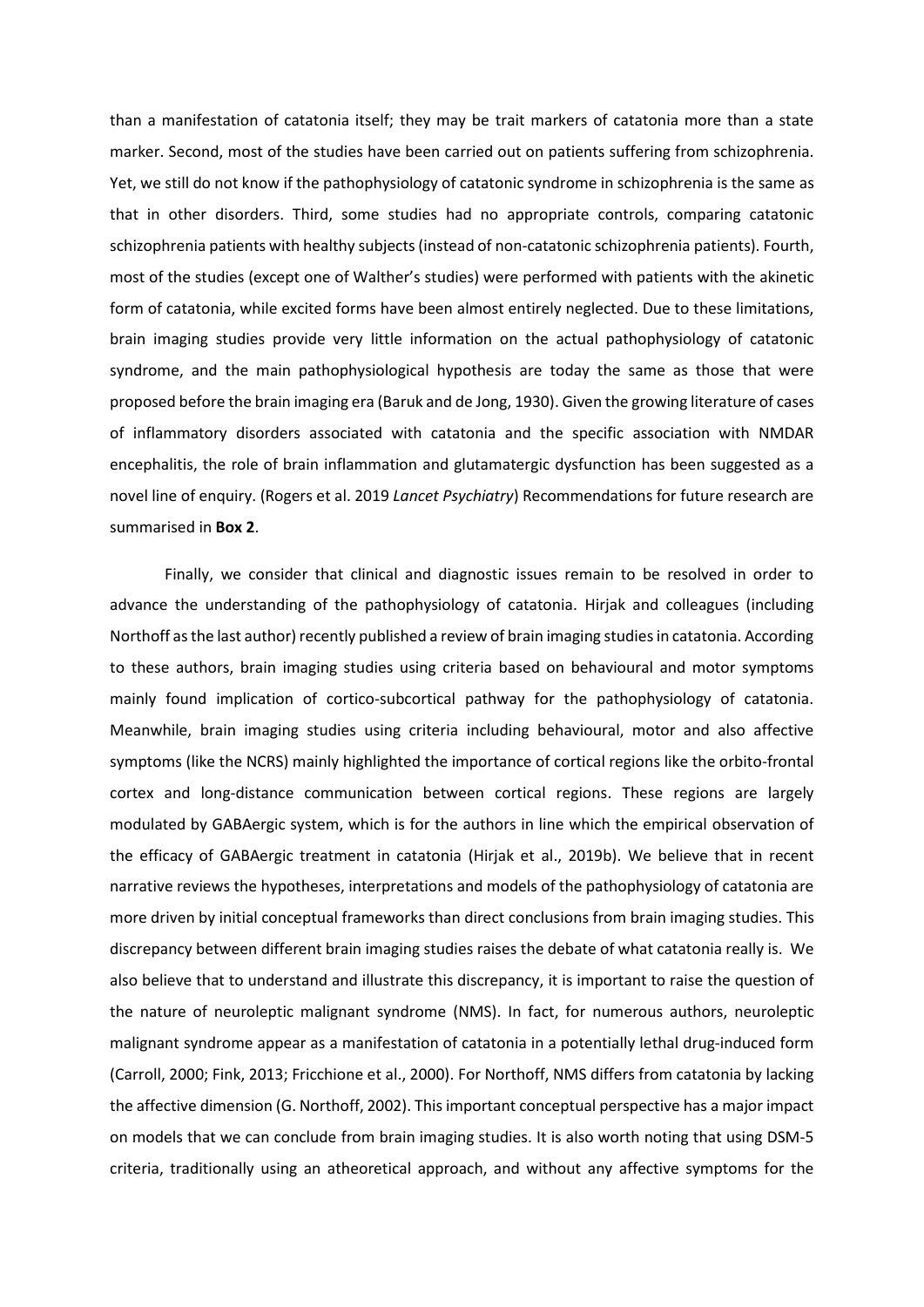definition of catatonia, NMS appears as form of catatonia (American Psychiatric Association et al., 2013).

In conclusion, catatonia is often associated with structural brain imaging abnormalities, such as diffuse white matter abnormalities and frontal lobe or basal ganglia abnormalities. During catatonic episodes, functional imaging shows hypometabolism in the frontal and temporal lobes, with hyperactivation of the SMA in catatonia associated to schizophrenia. This is consistent with work showing that psychomotor poverty in schizophrenia is associated with reduced regional cerebral blood flow in an extensive region of the pre-frontal cortex. (Liddle et al., 1992 *BJPsych*) These abnormalities seem to be alleviated after successful treatment of clinical symptoms. Group studies assessing brain imaging after catatonic episodes show that emotional dysregulation is related to the GABAergic system, with hypoactivation of the OFC, hyperactivation of the medial PFC, and dysconnectivity between frontal and motor areas. Asymptomatic patients with catatonia who have had catatonic symptoms may have hypoperfusion in the contralateral motor cortex during spontaneous movement. Finally, most of brain imaging studies have serious limitations. Catatonia is a recently described syndrome thatstill fascinates clinicians and researchers. It is a complex, severe and frequent condition. Nevertheless, the understanding its pathophysiology remains in its infancy. Brain imaging studies published so far suffer from serious limitations and for now the different models presented in the literature do not explain most of the cases. There is an important need for further studies. We propose here a new integrative model, which could guide future research endeavours.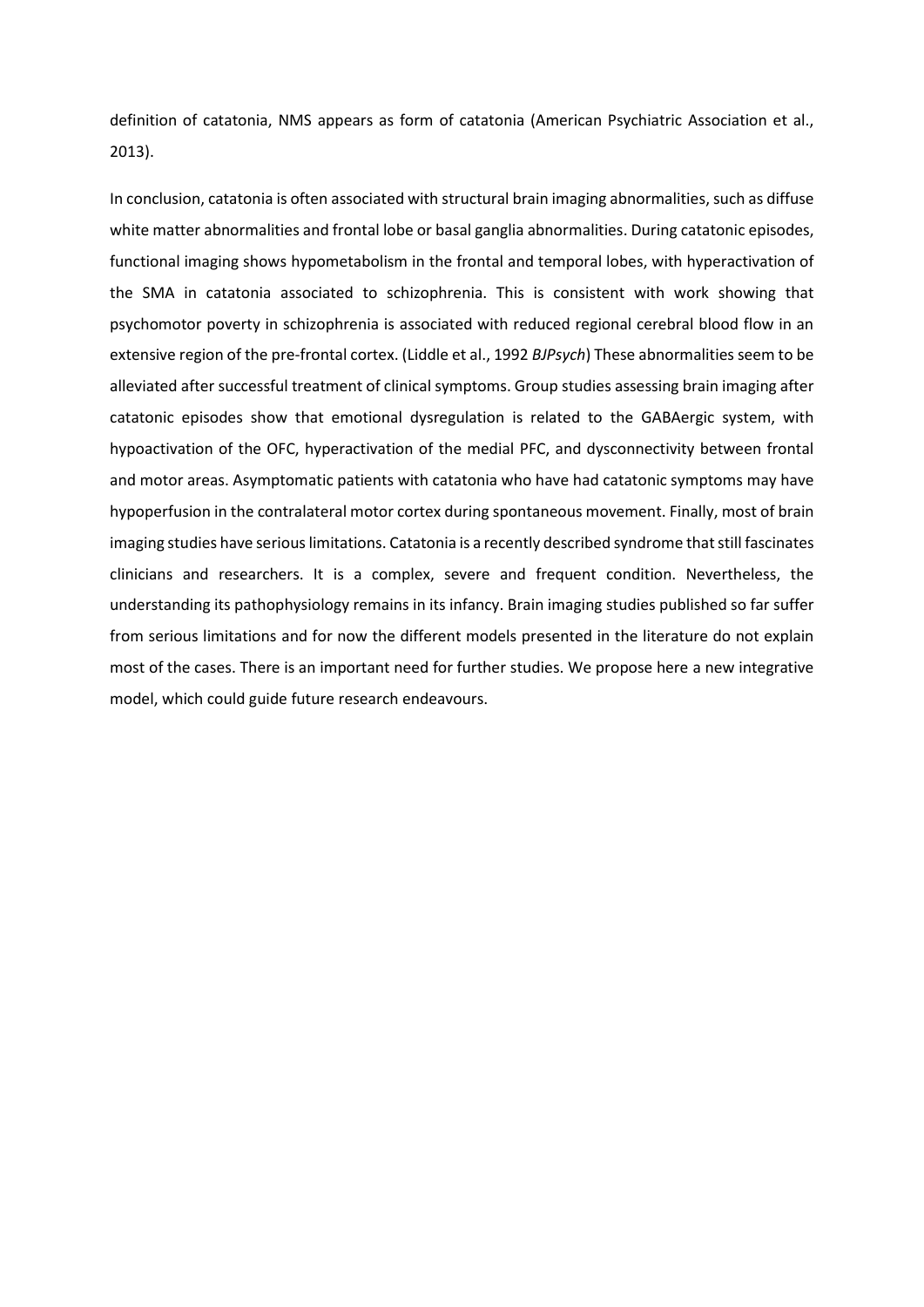# **References**

- American Psychiatric Association, American Psychiatric Association, DSM-5 Task Force, 2013. Diagnostic and statistical manual of mental disorders: DSM-5. American Psychiatric Association, Arlington, Va.
- Baruk, H., de Jong, H., 1930. La catatonie expérimentale par la bulbocapnine. Masson, Paris.
- Bearden, C.E., Monterosso, J.R., 2002. Catatonia isn't ready for a unified theory. Behav. Brain Sci. 25, 579–580. https://doi.org/10.1017/S0140525X02240108
- Carroll, B.T., 2000. The universal field hypothesis of catatonia and neuroleptic malignant syndrome. CNS Spectr. 5, 26–33.
- Dao-Castellana, M.H., Paillère-Martinot, M.L., Hantraye, P., Attar-Lévy, D., Rémy, P., Crouzel, C., Artiges, E., Féline, A., Syrota, A., Martinot, J.L., 1997. Presynaptic dopaminergic function in the striatum of schizophrenic patients. Schizophr. Res. 23, 167–174. https://doi.org/10.1016/S0920-9964(96)00102-8
- Dziadziuszko, K., Szurowska, E., Pienkowska, J., Jassem, J., Dziadziuszko, R., 2014. Miliary brain metastases in a patient with ROS1-rearranged lung adenocarcinoma: a case report. J. Thorac. Oncol. 9, e34–e36.
- Escobar, R., Rios, A., Montoya, I.D., Lopera, F., Ramos, D., Carvajal, C., Constain, G., Gutierrez, J.E., Vargas, S., Herrera, C.P., 2000. Clinical and cerebral blood flow changes in catatonic patients treated with ECT. J. Psychosom. Res. 49, 423–429.
- Fink, M., 2013. Rediscovering catatonia: the biography of a treatable syndrome. Acta Psychiatr. Scand. 127, 1–47. https://doi.org/10.1111/acps.12038
- Fink, M., Taylor, M.A., 2006. Catatonia: a clinician's guide to diagnosis and treatment. Cambridge University Press.
- Foucher, J.R., Zhang, Y.F., Roser, M., Lamy, J., De Sousa, P.L., Weibel, S., Vidailhet, P., Mainberger, O., Berna, F., 2018. A double dissociation between two psychotic phenotypes: Periodic catatonia and cataphasia. Prog. Neuropsychopharmacol. Biol. Psychiatry.
- Fricchione, G., Mann, S.C., Caroff, S.N., 2000. Catatonia, lethal catatonia, and neuroleptic malignant syndrome. Psychiatr. Ann. 30, 347–355.
- Hietala, J., Syvälahti, E., Vilkman, H., Vuorio, K., Räkköläinen, V., Bergman, J., Haaparanta, M., Solin, O., Kuoppamäki, M., Eronen, E., Ruotsalainen, U., Salokangas, R.K., 1999. Depressive symptoms and presynaptic dopamine function in neuroleptic-naive schizophrenia. Schizophr. Res. 35, 41– 50.
- Hietala, J., Syvälahti, E., Vuorio, K., Räkköläinen, V., Bergman, J., Haaparanta, M., Solin, O., Kuoppamäki, M., Kirvelä, O., Ruotsalainen, U., 1995. Presynaptic dopamine function in striatum of neuroleptic-naive schizophrenic patients. Lancet Lond. Engl. 346, 1130–1131.
- Hirjak, D., Kubera, K.M., Northoff, G., Fritze, S., Bertolino, A.L., Topor, C.E., Schmitgen, M.M., Wolf, R.C., 2019a. Cortical Contributions to Distinct Symptom Dimensions of Catatonia. Schizophr. Bull.
- Hirjak, D., Kubera, K.M., Wolf, R.C., Northoff, G., 2019b. Going Back to Kahlbaum's Psychomotor (and GABAergic) Origins: Is Catatonia More Than Just a Motor and Dopaminergic Syndrome? Schizophr. Bull.
- Hirjak, D., Rashidi, M., Kubera, K.M., Northoff, G., Fritze, S., Schmitgen, M.M., Sambataro, F., Calhoun, V.D., Wolf, R.C., 2019c. Multimodal Magnetic Resonance Imaging Data Fusion Reveals Distinct Patterns of Abnormal Brain Structure and Function in Catatonia. Schizophr. Bull.
- Joseph, A.B., Anderson, W.H., O'Leary, D.H., 1985. Brainstem and vermis atrophy in catatonia. Am. J. Psychiatry 142, 352–354. https://doi.org/10.1176/ajp.142.3.352
- Joseph, R., 1999. Frontal lobe psychopathology: mania, depression, confabulation, catatonia, perseveration, obsessive compulsions, and schizophrenia. Psychiatry 62, 138–172.
- Kahlbaum, K.L., 1874. Die Katatonie : oder das Spannungsirresein, eine klinische Form psychischer Krankheit. Berlin : Hirschwald.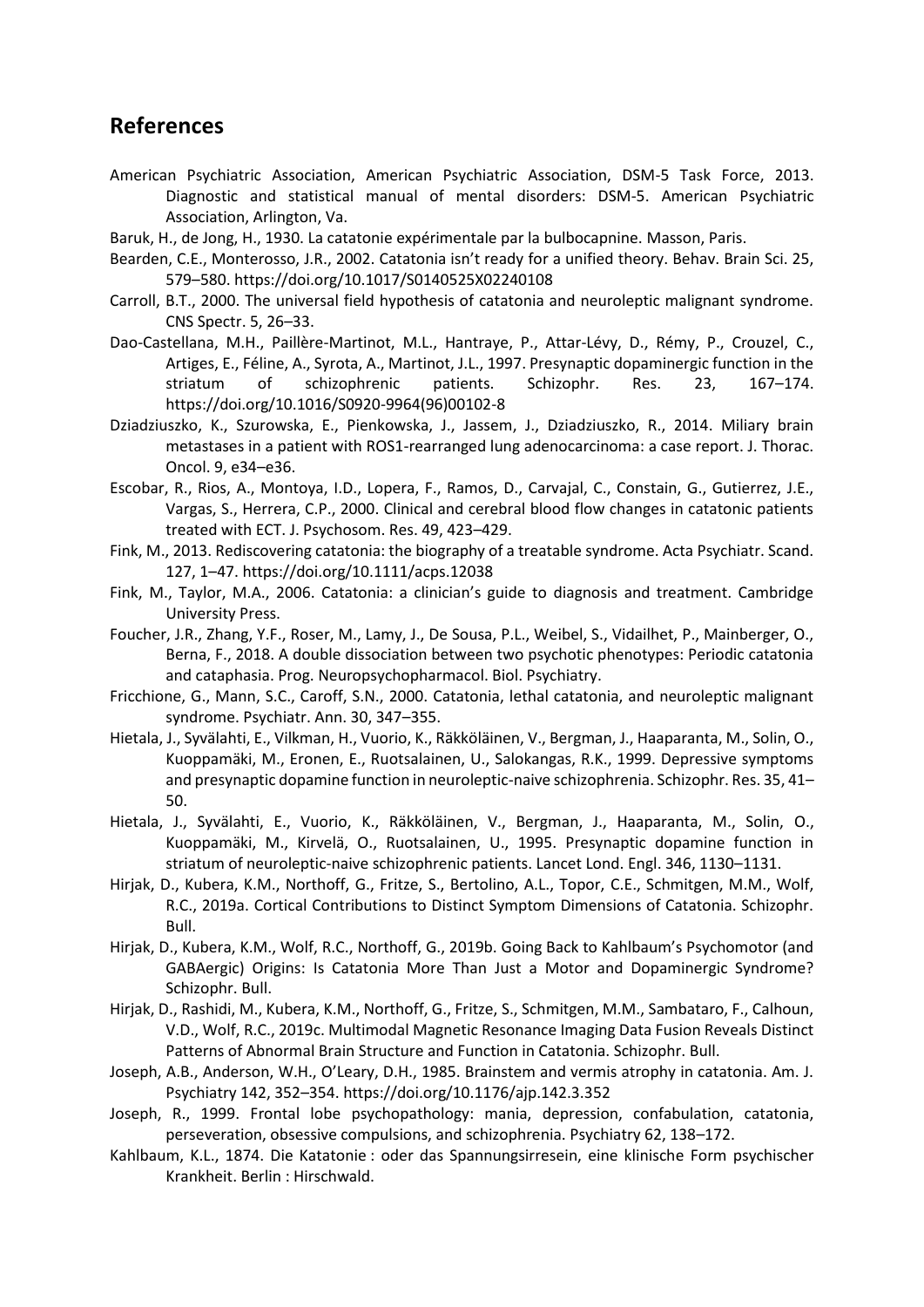- Lauer, M., Schirrmeister, H., Gerhard, A., Ellitok, E., Beckmann, H., Reske, S.N., Stöber, G., 2001. Disturbed neural circuits in a subtype of chronic catatonic schizophrenia demonstrated by F-18-FDG-PET and F-18-DOPA-PET. J. Neural Transm. Vienna Austria 1996 108, 661–670. https://doi.org/10.1007/s007020170043
- Medda, P., Toni, C., Luchini, F., Giorgi Mariani, M., Mauri, M., Perugi, G., 2015. Catatonia in 26 patients with bipolar disorder: clinical features and response to electroconvulsive therapy. Bipolar Disord. 17, 892–901. https://doi.org/10.1111/bdi.12348
- Nguyen Thi Hoang, M., Nguyen Hoan, P., Le Van, T., McBride, A., Ho Dang Trung, N., Tran Tan, T., Nguyen Thi Thu, H., Heemskerk, D., Day, J., Vincent, A., Nguyen Van Vinh, C., Thwaites, G., 2017. First reported cases of anti-NMDA receptor encephalitis in Vietnamese adolescents and adults. J. Neurol. Sci. 373, 250–253. https://doi.org/10.1016/j.jns.2017.01.004
- Northoff, G., 2002. Catatonia and neuroleptic malignant syndrome: psychopathology and pathophysiology. J. Neural Transm. 109, 1453–1467.
- Northoff, Georg, 2002. What catatonia can tell us about "top-down modulation": a neuropsychiatric hypothesis. Behav. Brain Sci. 25, 555–577.
- Northoff, G., 2000. Brain imaging in catatonia: current findings and a pathophysiologic model. CNS Spectr. 5, 34–46.
- Northoff, G., Braus, D.F., Sartorius, A., Khoram-Sefat, D., Russ, M., Eckert, J., Herrig, M., Leschinger, A., Bogerts, B., Henn, F.A., 1999a. Reduced activation and altered laterality in two neurolepticnaive catatonic patients during a motor task in functional MRI. Psychol. Med. 29, 997–1002.
- Northoff, G., Koch, A., Wenke, J., Eckert, J., Böker, H., Pflug, B., Bogerts, B., 1999b. Catatonia as a psychomotor syndrome: a rating scale and extrapyramidal motor symptoms. Mov. Disord. Off. J. Mov. Disord. Soc. 14, 404–416.
- Northoff, G., Kötter, R., Baumgart, F., Danos, P., Boeker, H., Kaulisch, T., Schlagenhauf, F., Walter, H., Heinzel, A., Witzel, T., others, 2004. Orbitofrontal cortical dysfunction in akinetic catatonia: a functional magnetic resonance imaging study during negative emotional stimulation. Schizophr. Bull. 30, 405.
- Northoff, Georg, Steinke, R., Czcervenka, C., Krause, R., Ulrich, S., Danos, P., Kropf, D., Otto, H., Bogerts, B., 1999a. Decreased density of GABA-A receptors in the left sensorimotor cortex in akinetic catatonia: investigation of in vivo benzodiazepine receptor binding. J. Neurol. Neurosurg. Psychiatry 67, 445–450.
- Northoff, G., Steinke, R., Nagel, D., Czerwenka, C., Grosser, O., Danos, P., Genz, A., Krause, R., Böker, H., Otto, H.J., others, 2000. Right lower prefronto-parietal cortical dysfunction in akinetic catatonia: a combined study of neuropsychology and regional cerebral blood flow. Psychol. Med. 30, 583–596.
- Northoff, Georg, Waters, H., Mooren, I., Schlüter, U., Diekmann, S., Falkai, P., Bogerts, B., 1999b. Cortical sulcal enlargement in catatonic schizophrenia: a planimetric CT study. Psychiatry Res. Neuroimaging 91, 45–54.
- Richter, A., Grimm, S., Northoff, G., 2010. Lorazepam modulates orbitofrontal signal changes during emotional processing in catatonia. Hum. Psychopharmacol. Clin. Exp. 25, 55–62.
- Sarkar, S., Sakey, S., Mathan, K., Bharadwaj, B., Kattimani, S., Rajkumar, R.P., 2016. Assessing catatonia using four different instruments: Inter-rater reliability and prevalence in inpatient clinical population. Asian J. Psychiatry 23, 27–31. https://doi.org/10.1016/j.ajp.2016.07.003
- Satoh, K., Suzuki, T., Narita, M., Ishikura, S., Shibasaki, M., Kato, T., Takahashi, S., Fukuyama, H., Ohnishi, H., Morita, R., 1993. Regional cerebral blood flow in catatonic schizophrenia. Psychiatry Res. Neuroimaging 50, 203–216.
- Scheuerecker, J., Ufer, S., Käpernick, M., Wiesmann, M., Brückmann, H., Kraft, E., Seifert, D., Koutsouleris, N., Möller, H.J., Meisenzahl, E.M., 2009. Cerebral network deficits in post-acute catatonic schizophrenic patients measured by fMRI. J. Psychiatr. Res. 43, 607–614.
- Shioiri, T., Someya, T., Murashita, J., Kato, T., Hamakawa, H., Fujii, K., Inubushi, T., 1997. Multiple regression analysis of relationship between frontal lobe phosphorus metabolism and clinical